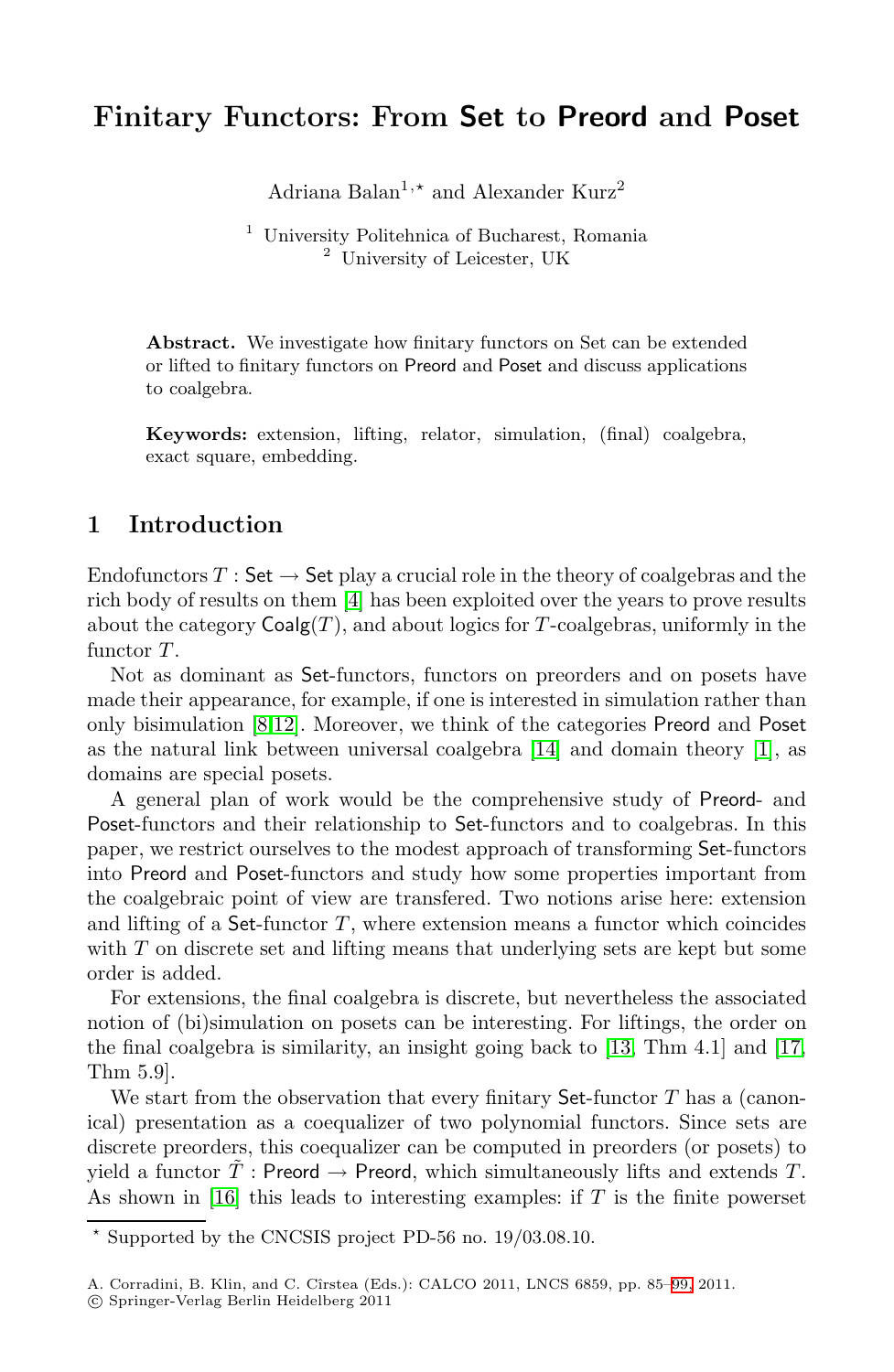functor, then  $\tilde{T}$  on Poset yields the finite(ly generated) convex powerset functor. On the other hand, the final  $\tilde{T}$ -coalgebra is always discrete and, therefore, does not capture a notion of simulation.

So we study quotients of polynomial functors, but now with *ordered coefficients* and show that this is equivalent to the notion of an order  $\overline{T}$  : Set  $\rightarrow$  Preord on a functor T from [8]. The latter investigate conditions under which  $\overline{T}$  can be lifted to a f[unc](#page-5-0)tor  $\hat{T}$ : Preord  $\rightarrow$  Preord. On the other hand, again interpreting the coequalizer of [pol](#page-4-0)ynomial functors in Preord, we obtain another lifting  $\check{T}$ : Preord  $\rightarrow$  Preord, which always exists. We show  $\hat{T} = \check{T}$  under the conditions which ensure the existence of  $\hat{T}$ . [Th](#page-8-0)e table bel[ow](#page-11-0) summarizes the notation for the various extensions and liftings met in the paper.

| $T:$ Set $\rightarrow$ Set                                                                  |
|---------------------------------------------------------------------------------------------|
| $ \bar{T}:\mathsf{Set}\to\mathsf{Preord}$ (Def. 9)                                          |
| $\tilde{T}$ : Preord $\rightarrow$ Preord Extension (3.2)                                   |
| $ \hat{T}, \check{T}$ : Preord $\rightarrow$ Preord Liftings (Def.-Prop. 16, resp. Def. 24) |

The last section of the paper focuses on Poset-functors obtained from the previous constructions by taking quotients, with similar results obtained.

Finally, further topics pursued in the paper are the preservation of exact squares (the ordered analogue of weak pullbacks) and of embeddings. The latter is motivated by the result on the expressiveness of modal logic over posets [9], while the former comes from the fact that it replaces preservation of weak pullbacks as a condition for the existence of the relation lifting on preorders or posets [5].

## **2 Preliminaries**

We denote by Preord and Poset the categories of preordered sets and of posets, respectively, and monotone maps. We write  $D + U$ : Preord  $\rightarrow$  Set for the adjunction between the discrete and the forgetful functor. As U has also a right adjoint (which endows a set with the indiscrete preorder), it preserves all limits and colimits. In particular, coequalizers in Preord are computed as in Set, namely for any pair of monotone maps

$$
(X,\leq) \Longrightarrow (Y,\leq) \stackrel{\pi}{\longrightarrow} Z ,
$$

their Set-coequalizer Z, with the smallest preorder such that  $\pi$  is monotone, becomes the coequalizer in Preord. We denote by  $Q \dashv J$ : Poset  $\to$  Preord the adjunction between the quotient functor (sending every preordered set to the quotient poset obtained by identifying all  $x, y$  with  $x \leq y$  and  $y \leq x$ ) and the inclusion functor. For later use, recall that coequalizers in Poset are computed in two steps: first, take the coequalizer in Preord, then quotient it to obtain a poset.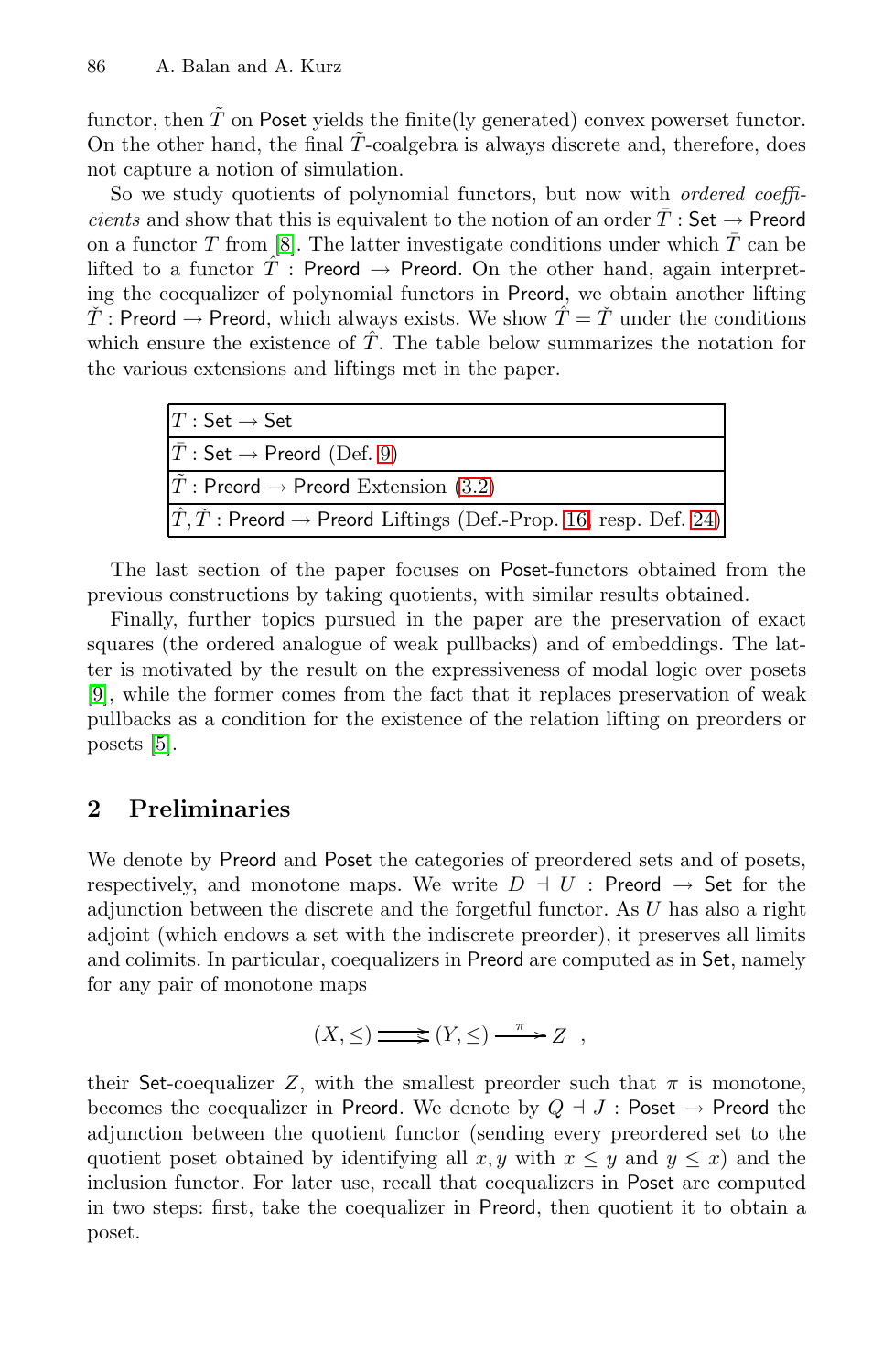<span id="page-2-0"></span>An *embedding* in Preord or Poset is an injective, monotone and order reflecting map. In both categories, the embeddings are precisely the strong monomorphisms. An *exact square* [7] in Preord or in Poset is a diagram

$$
P \xrightarrow{\alpha} X
$$
  
\n
$$
\beta \downarrow f
$$
  
\n
$$
Y \xrightarrow{g} Z
$$
  
\n(2.1)

with  $f \alpha \leq g \beta$ , such that

$$
\forall x \in X, y \in Y. \ f(x) \le g(y) \Rightarrow \exists p \in P. \ x \le \alpha(p) \land \beta(p) \le y \ . \tag{2.2}
$$

If P is  $\{(x, y) \in X \times Y \mid f(x) \leq q(y)\}\$  with the product order and  $\alpha$  and  $\beta$ are the usual projections, then  $(2.2)$  is obviously satisfied.  $(2.1)$  is then called a comma square.

The terminology is borrowed from [7], where exact squares where introduced in the framework of 2-categories. See also [11], where equalizers were similarly replaced by subequalizers. In Set, an exact square is precisely a weak pullback. In [12], a commutative square having the property  $(2.2)$  is called a preorder quasi-pullback.

Let  $T$  be a Set-functor. It is well-known that  $T$  is finitary (commutes with  $\omega$ -filtered colimits) if and only if it admits a coend representation

<span id="page-2-1"></span>
$$
TX \cong \int^{n<\omega} \text{Set}(\underline{n}, X) \bullet T\underline{n} ,
$$

that is,  $TX$  has a presentation given by the coequalizer

$$
\coprod_{m,n<\omega} \text{Set}(\underline{m}, \underline{n}) \times T\underline{m} \times X^n \xrightarrow[\lambda_X]{} \coprod_{n<\omega} T\underline{n} \times X^n \xrightarrow{\pi_X} TX , \qquad (2.3)
$$

where <u>n</u> refers to  $\{0, 1, \ldots, n-1\}$ , and the pair  $(\lambda_X, \rho_X)$  is given by  $\lambda_X(f, \sigma, x) =$  $(Tf(\sigma),x)$  a[n](#page-4-1)d  $\rho_X(f,\sigma,x)=(\sigma,x\circ f)$ , for  $f:\underline{m}\to \underline{n}, x:\underline{n}\to X$  and  $\sigma\in T\underline{m}$ .<sup>1</sup> Also,  $\pi_X(\sigma, x) = Tx(\sigma)$ . Intuitively,  $T_{\underline{n}}$  can be seen as the set of operations of arity n applied to the variables in  $X$ . In the sequel, we shall omit the subscript X when referring to the maps  $\lambda_X, \rho_X$  and  $\pi_X$  if the context is clear.

### **3 From Set to Preord**

Section 3.1 considers the notions of extensions and liftings. Section 3.2 introduces the preordification  $\tilde{T}$  of a **Set-**functor T based on the presentation of T. Section 3.3 shows that putting an order on the coefficients of the presentation

We shall identify functions  $x : \underline{n} \to X$  with tuples  $x = (x_0, \ldots, x_{n-1})$ , where  $x_i =$  $x(i), \forall i \in \{0, \ldots, n-1\}.$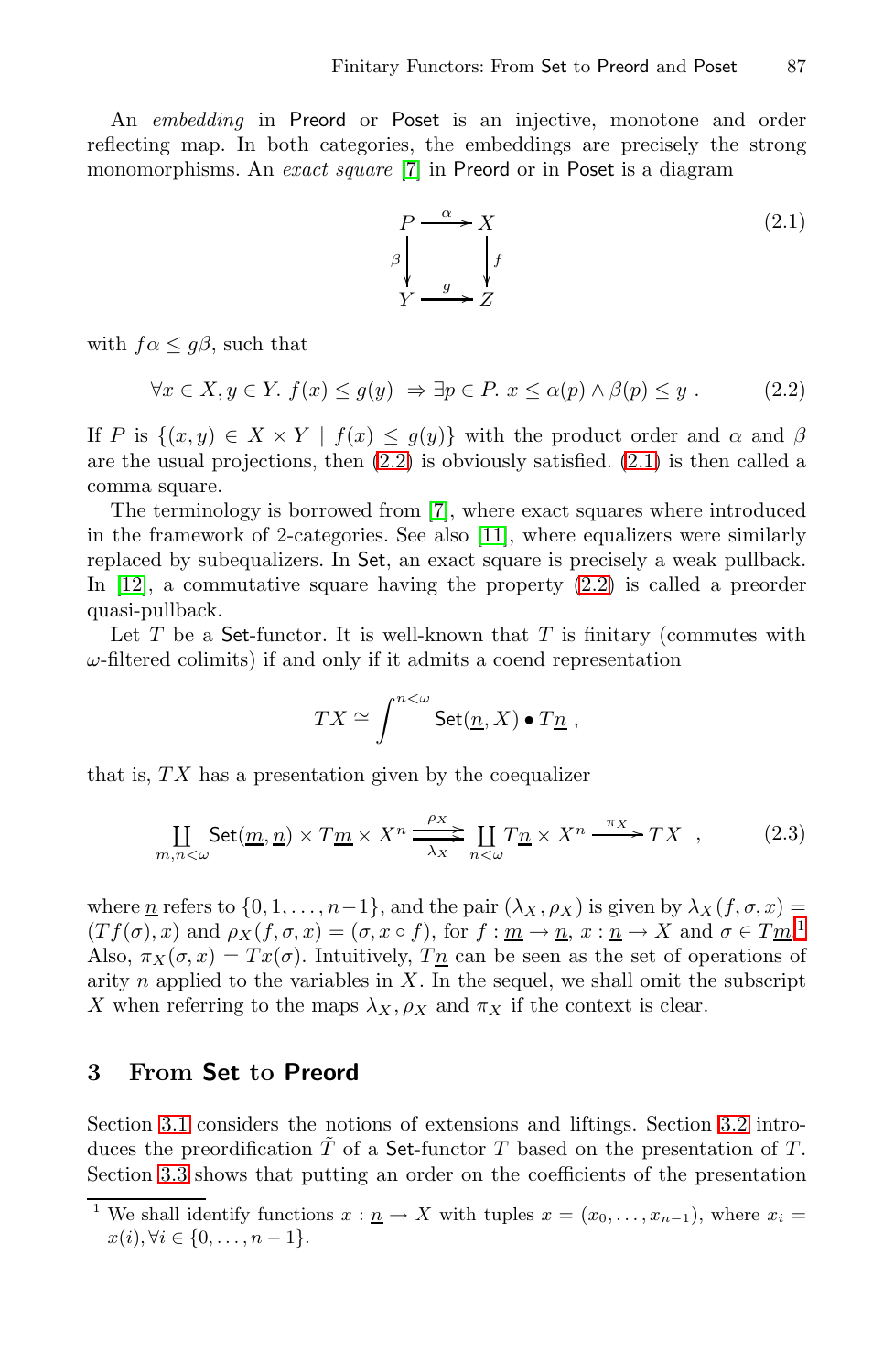<span id="page-3-1"></span><span id="page-3-0"></span>agrees with the n[oti](#page-14-0)on of an order  $\overline{T}$  on a Set-functor T from [8]. Section 3.4 recalls how [8] uses relation lifting to extend  $\overline{T}$  to an endofunctor  $\hat{T}$  on Preord and shows that if T preserves weak pullbacks then  $\tilde{T}$  preserves exact squares and, therefore, embeddings. Section 3.5 emphasizes that the order on the final  $\hat{T}$ -coalgebra coincides with the similarity given by relation lifting. Whereas [8] use relation lifting to extend  $\overline{T}$  to a functor  $\hat{T}$  on preorder, we can now also use the presentation to extend  $\overline{T}$  to a functor  $\overline{T}$  on preorders. Section 3.6 shows that  $\check{T} = \hat{T}$  under the conditions given in [8] for the existence of  $\hat{T}$ .

### **3.1 Extension and Lifting**

**Definition 1.** *Let* T *be a* Set*-functor. An extension of* T *to* Preord *is a locally monotone functor*  $\Gamma$ : Preord  $\rightarrow$  Preord *such that*  $\Gamma D = DT$ . A lifting of T to Preord *is a locally monotone functor*  $\Gamma$  : Preord  $\rightarrow$  Preord *such that*  $\overline{U}\Gamma = TU$ .

In the following, if T is finitary, we also require  $\Gamma$  (extension or lifting) to be so.<sup>2</sup> Extensions and liftings of a Set-functor to Poset are defined similarly.

It follows that both a lifting and an extension will satisfy the relation  $T =$  $U\Gamma D$ . Intuitively, an extension will coincide with  $T$  on discrete sets, while a lifting means that we put a preorder (respectively a partial order) on  $TX$ . Also, there is an immediate test to decide whether a (finitary) locally monotone Preord (or Poset)-functor  $\Gamma$  is a lifting or an extension of a Set-functor: namely, compute  $T = U \Gamma D$  and check if  $\Gamma D = DT$  or  $UT = TU$ .

*Remark 2.* An extension is not necessarily unique. Let  $\Gamma$  be the functor sending a preordered set (a poset) to the (discrete) set of its connected components. Then  $UTD = Id^3$ . But also the identity on Preord (respectively on Poset) is an extension of Id, showing that a Set-functor can have different extensions.

The local monotonicity requirement is natural, as the categories Preord and Poset are enriched over themselves (in the sense that the hom-sets are ordered) and enriched functors coincide with locally monotone ones. In all constructions that we shall perform, the local monotonicity of the lifted/extended functor will come for free.

Note that although Set is (discretely) enriched over Preord (and over Poset), the adjunction  $D \perp U$  is not, since U is not locally monotone. In particular,  $\Gamma = D T U$  will not in general be an extension/lifting and we shall replace it by (3.2) instead.

<sup>&</sup>lt;sup>2</sup> An extension  $\Gamma$  of a finitary functor  $\Gamma$  need not be finitary: consider the finitary functor  $TX = \{l : \mathbb{N} \to X \mid l(n) = l(n+1) \text{ for all but a finite number of } n\}.$ It admits the Preord-extension  $\Gamma(X, \leq_X) = \{l : (\mathbb{N}, \leq_{\mathbb{N}}) \to (X, \leq_X) \mid l(n) \leq$  $l(n+1)$  for all but a finite number of n}. But this  $\Gamma$  is not finitary: take the family of finite sets  $(n, \leq)$  ordered as usual, with inclusion maps, whose colimit is  $(\mathbb{N}, \leq_{\mathbb{N}})$ . Then one can check that  $\text{colim}\Gamma(\underline{n},\leq) \ncong \Gamma(\text{colim}(\underline{n},\leq))$ . We would like to thank the anonymous referee for pointing us this example. We didn't succeed in constructing a similar example for liftings.

 $3$  Here  $Id$  stands for the identity functor.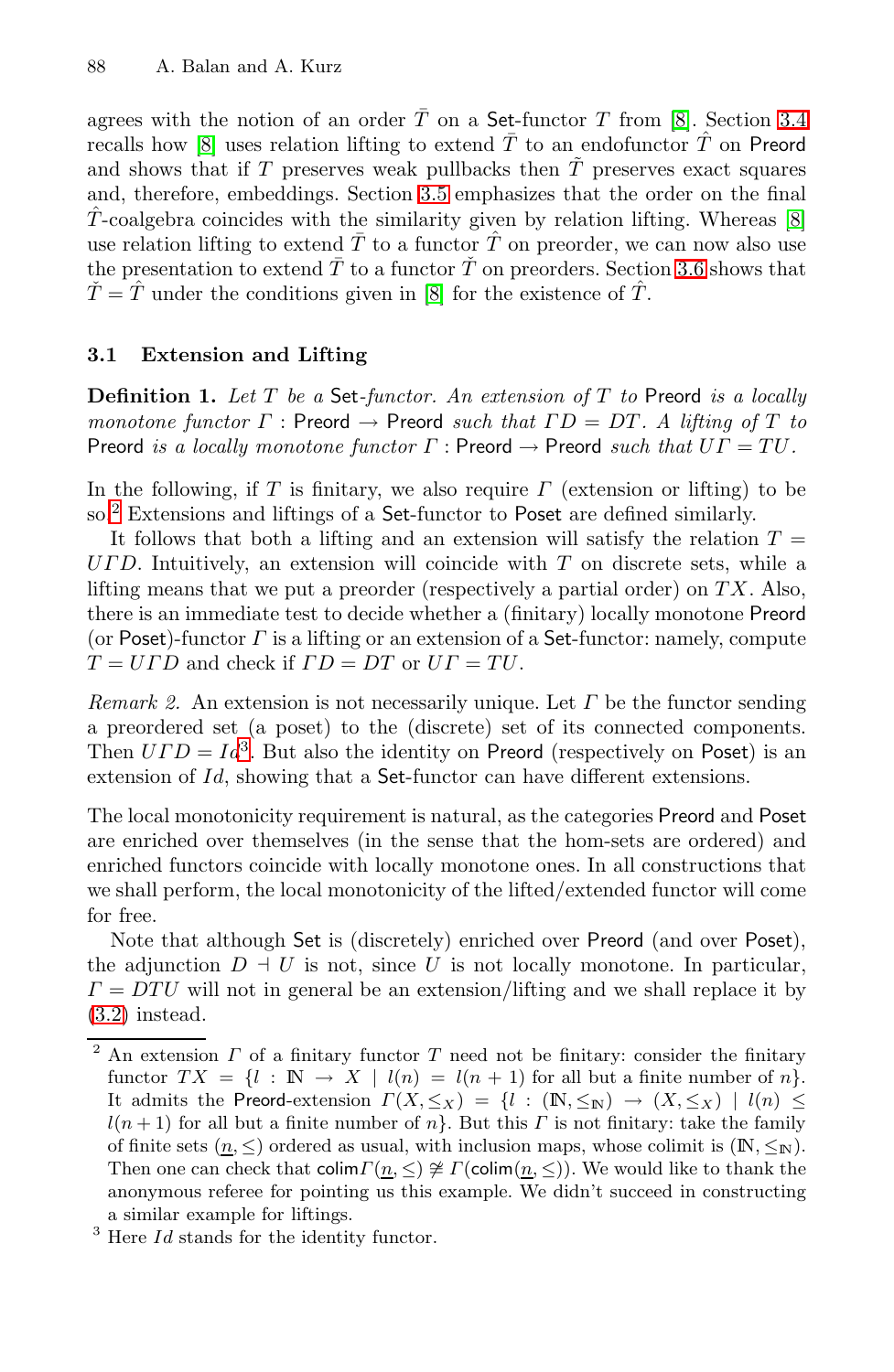If T is a (finitary) Set-functor and  $\Gamma$  is an extension of T, then T-coalgebras and *Γ*-coalgebras are related by an adjunction  $\tilde{C} \doteq \tilde{D}$  : Coalg(*T*)  $\rightarrow$  Coalg(*Γ*) which can be easily derived from the adjunction  $C \dagger D$  : Set  $\rightarrow$  Preord between the connected components functor and the discrete functor, using that  $T = C\Gamma D$ if  $\Gamma$  is an extension of  $T^4$  Consequently,  $\tilde{D}$  will preserve limits, in particular, the final coalgebra (if it exists).

**Proposition 3.** *For any (finitary) extension* Γ *of a finitary functor* T *, the final* [Γ](#page-14-7)*-coalgebra does exist and is discrete.*

<span id="page-4-1"></span>The situation slightly changes when we consider a lifting instead of an extension. In this case there is an obvious forgetful functor  $\tilde{U}$  : Coalg(T)  $\rightarrow$  Coalg(T), which has a left adjoint still denoted  $\tilde{D}$ : Coalg(T)  $\rightarrow$  Coalg(T) (this is not hard to check). Thus  $\tilde{U}$  preserves limits; in particular the un[derly](#page-2-1)ing set of the final  $\Gamma$ -coalgebra (if it exists) will be the final  $\Gamma$ -coalgebra.

**Proposition 4.** For any (finitary) lifting Γ of a finitary functor Γ, the final Γ*-coalgebra exists [10] and is built on the same set as the final* T *-coalgebra.*

#### **3.2 First Construction: Order on the Variables**

Going back to  $(2.3)$ , and following [16], we are now interested in this coequalizer if we replace the set X by a preorder  $(X, \leq)$ . The other sets involved in (2.3) remain discretely ordered, except for  $X<sup>n</sup>$ , which carries the product order from  $(X, \leq)$ . Then  $\lambda$ ,  $\rho$  are monotone. The coequalizer in Preord of this monotone pair of maps  $(\lambda, \rho)$  has the same underlying set TX, but now with a preorder  $\leq$ :

$$
\coprod_{m,n<\omega} \operatorname{Set}(\underline{m},\underline{n}) \times T\underline{m} \times (X^n,\leq) \xrightarrow{\rho} \coprod_{n<\omega} T\underline{n} \times (X^n,\leq) \xrightarrow{\pi} (TX,\trianglelefteq). \tag{3.1}
$$

If  $f : (X, \leq) \to (Y, \leq)$  is [a](#page-4-2) monotone map, it follows that  $Tf : (TX, \leq) \to$  $(TY, \trianglelefteq)$  is monotone. Thus we obtain a functor which is also locally monotone

<span id="page-4-3"></span><span id="page-4-0"></span>
$$
\tilde{T} : \text{Preord} \to \text{Preord}, \ \tilde{T}(X, \leq) = (TX, \leq). \tag{3.2}
$$

It simultaneously defines an extension and a lifting of  $T$ . In fact, it is an enriched coend  $\tilde{T}(X, \leq) \cong \int^{n \leq \omega} [D_{\underline{n}},(X, \leq)] \bullet DT_{\underline{n}},$  where  $[D_{\underline{n}},(X, \leq)]$  refers to the preordered set (internal hom) of all monotone maps from  $D_{\underline{n}}$  to X.

A functor may have different presentations[,](#page-2-1) <sup>5</sup> but we have

 $n<\omega$ 

<span id="page-4-2"></span>**Proposition 5.**  $\tilde{T}$  *is independent of the chosen presentation of*  $T$ *.* 

*Example 6.* 1. Let  $T = \mathcal{P}_f$ , the finite powerset functor. For  $(X, \leq)$  a preordered set, the above construction leads to the Egli-Milner preorder on  $\mathcal{P}_f X: u \leq v$ for  $u, v \subseteq X$  finite iff  $\forall a \in u \exists b \in v$ .  $a \leq b$  and  $\forall b \in v \exists a \in u$ .  $a \leq b$ .

<sup>4</sup> We leave the details to the reader. Notice there is a similar adjunction for Posetextensions.

<sup>&</sup>lt;sup>5</sup> For example, the finite powerset functor  $P_f$  can be presented as in (2.3), but also as a quotient of the list-functor  $\coprod X^n$ .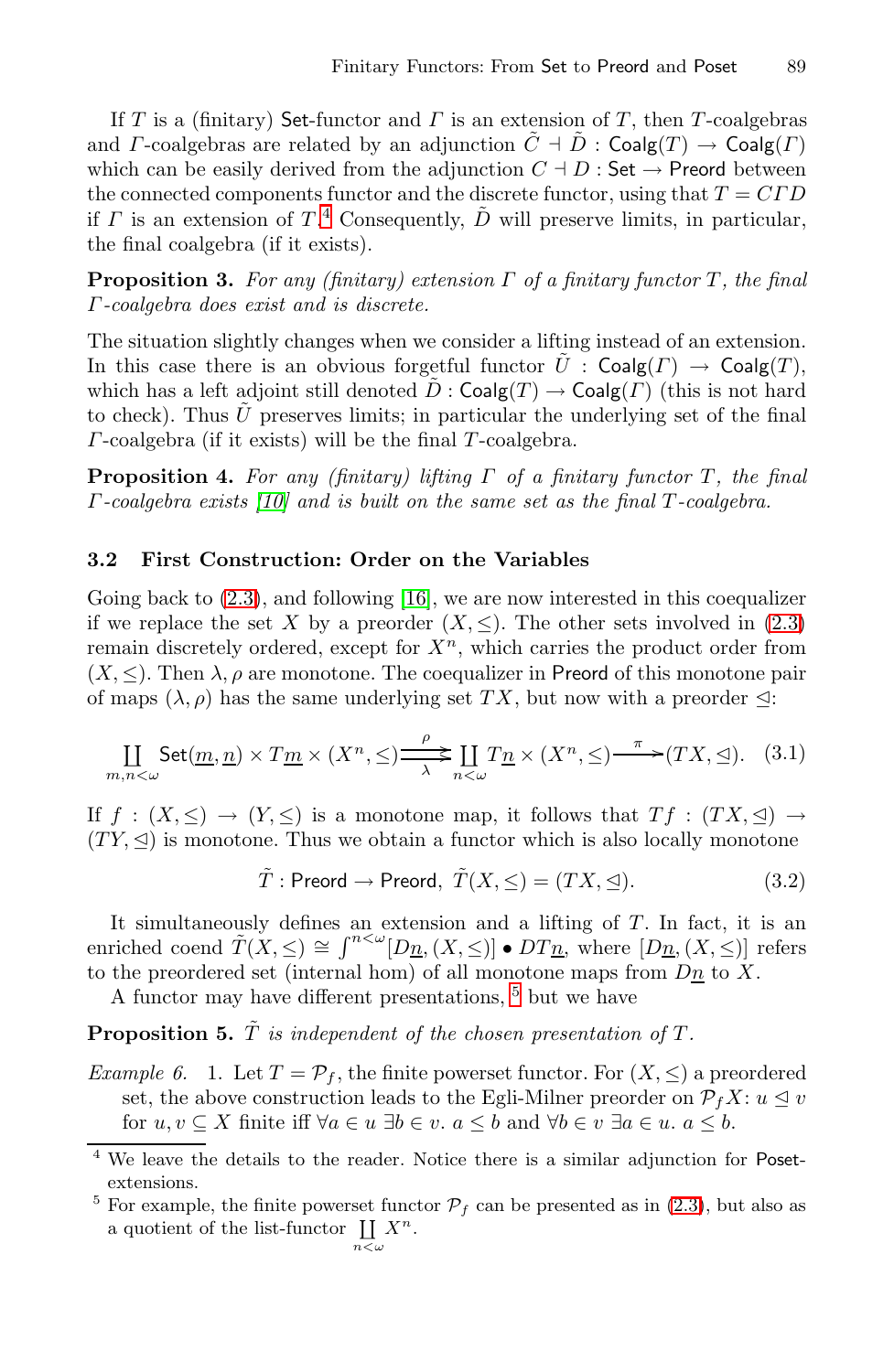- 90 A. Balan and A. Kurz
- 2. Take  $TX = 1 + X$  the lift functor. For  $(X, \leq)$  a preordered set, the corresponding order  $\leq$  on  $1 + X$  will be the coproduct order.
- 3. For the list functor  $TX = X^*$ , a preorder on lists is obtained as follows:

<span id="page-5-2"></span>
$$
[x_0 \ldots x_{n-1}] \leq [y_0 \ldots y_{m-1}] \Leftrightarrow m = n \wedge x_i \leq y_i, \forall i < n.
$$

In Sect. 3.4 we will see another description of  $\leq$  based on relation liftings.

### **3.3 Second Construction: Order on the Operations**

We now [equi](#page-5-1)p a functor  $T$  with an order on the coefficients of its presentation.

**Definition 7.** *Let* T *be a finitary* Set*-functor. We say that* T *has a presentation with a preorder, if for each finite arity* n, there is a preorder  $\leq$  on  $T_n$  such that  $T f : (T m, \leq) \to (T n, \leq)$  *is monotone for all*  $f : m \to n$ *.* 

<span id="page-5-0"></span>There are many functors who carry a natural order, as eg the powerset functor (with the inclusion order), or the lift functor  $TX = \{\perp\} + X$ , with the flat order  $\perp \leq x, \forall x \in X$  (see Example 11). The latter is a special case of the following:

*Example 8.* Let  $T$  be a (finitary) Set-functor, but not the constant functor mapping everything to the empty set. Then  $T1 \neq \emptyset$ . Specify a preorder on T1. This will induce a preorder on  $T_{\underline{n}}$  for all  $n < \omega$  via the image of the map  $n \to 1$ through T, namely the preorder on  $T_{\mathcal{I}}$  is the inverse image of the order on T1. Then we obtain an order on T.

**Definition 9.** Let T be a finitary fun[cto](#page-5-2)r with preorder  $\leq$ . Consider on TX the *preorder*  $\subseteq$  *obtained from the coequalizer* 

<span id="page-5-3"></span>
$$
\coprod_{m,n<\omega} \operatorname{Set}(\underline{m},\underline{n}) \times (T\underline{m},\leq) \times X^n \xrightarrow{\rho} \coprod_{n<\omega} (T\underline{n},\leq) \times X^n \xrightarrow{\pi} (TX,\sqsubseteq). \tag{3.3}
$$

*This defines a functor*  $\overline{T}$  : Set  $\rightarrow$  Preord,  $\overline{T}X = (TX, \sqsubseteq)$ *.* 

<span id="page-5-1"></span>Notice that  $\rho$  is always monotone, while  $\lambda$  is so by Def. 7. Therefore it makes sense to compute the above coequalizer in Preord. The functor  $T$  is finitary and satisfies  $U\overline{T} = T$ . In [8], such a functor is called an order on T. We keep the same terminology. This means that on each TX there is a preorder  $\sqsubseteq$ , and these preorders must be preserved by renaming: for each map  $f: X \to Y$ , its image  $T f : (TX, \sqsubseteq) \to (TY, \sqsubseteq)$  is monotone. Choosing  $\underline{n}$  for X, we find

**Proposition 10.**  $(T_{\underline{n}}, \underline{\sqsubseteq}) = (T_{\underline{n}}, \leq)$ .

*Example 11.* 1. Take all  $T_{\underline{n}}$  to be discretely ordered. Then T automatically satisfies Def. 7. The preorder obtained on  $TX$  will be the discrete one, as any coequalizer of discrete preordered sets is again discrete (D preserves all colimits being left adjoint, in particular coequalizers).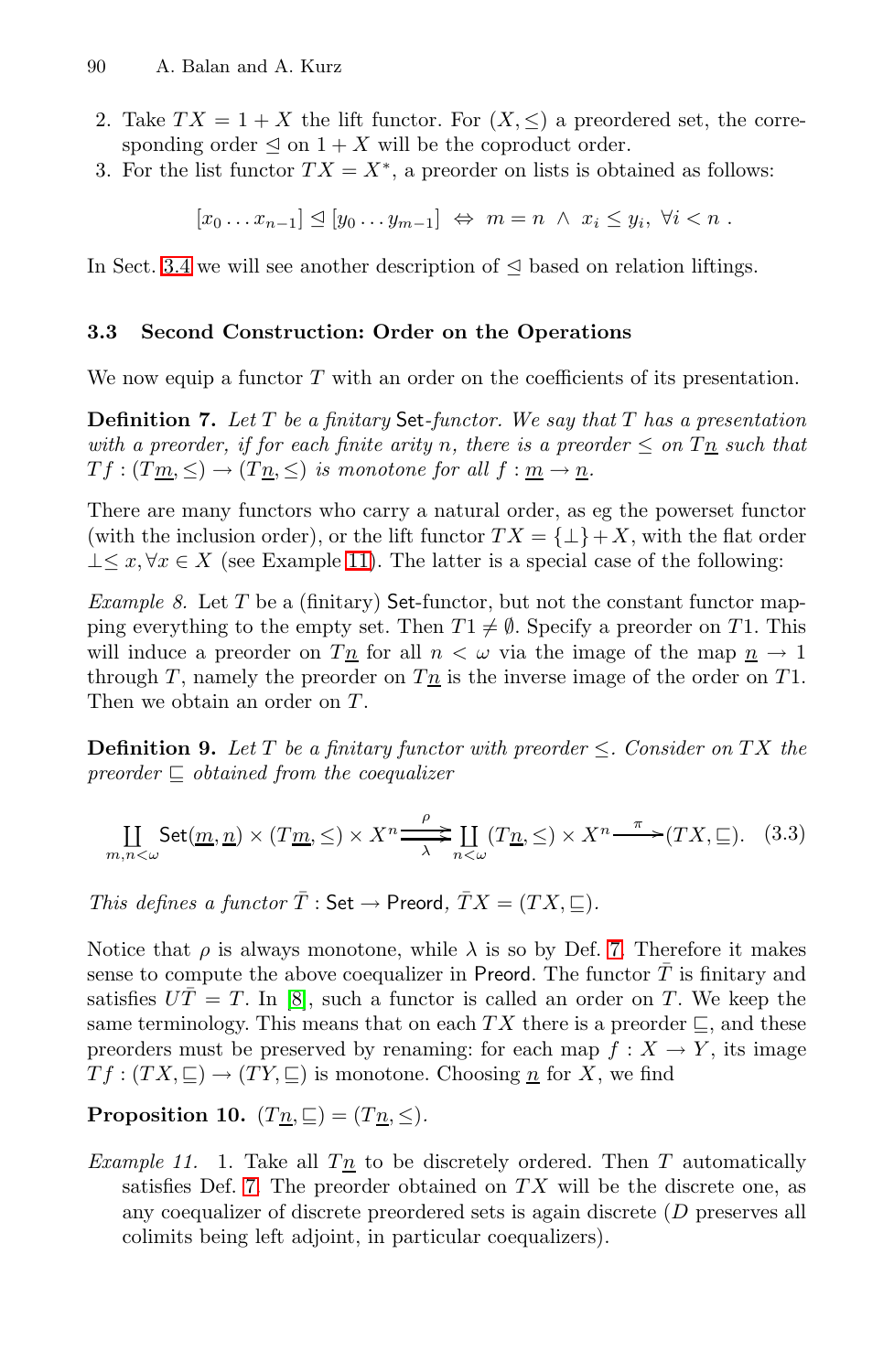- 2. Take all  $T_{\mathcal{I}}$  to be indiscretely ordered. If T is finitary then all  $(TX, \subseteq)$  $TX \times TX$  are again indiscrete. Indeed, take any  $u, v \in TX$ . As T is finitary, we can find a finite set  $\underline{n}$  and an injection  $x : \underline{n} \to X$  such that  $u, v$  lie in the image of the map  $Tx : T_{\underline{n}} \to TX$ . So  $u = Tx(\sigma)$  and  $v = Tx(\tau)$  with  $\sigma, \tau \in T_{\underline{n}}$ . As Tx is monotone and  $\sigma, \tau$  are comparable, it follows that  $u \sqsubseteq v$ .
- <span id="page-6-0"></span>3. Let  $T = \mathcal{P}_f$  be the finite powerset functor, with the inclusion order on  $\mathcal{P}_f(\underline{n})$ . Then the resulting order on any  $\mathcal{P}_f X$  is again the inclusion: take any finite subsets  $u, v \subseteq X$ . Then  $u \sqsubseteq v$  if we can find  $\sigma \subseteq \underline{n}, x : \underline{n} \to X, \tau \subseteq \underline{m}$ ,  $y : \underline{m} \to X$  such that  $\pi(\sigma, x) = u$ ,  $\pi(\tau, y) = v$ , and  $(\sigma, x)$  and  $(\tau, y)$  are comparable in  $\coprod_{n<\omega} \mathcal{P}_f(n) \times X^n$ . But this can be possible only if both lie in the same component, so  $m = n$ , and share same variables,  $x = y$ . It follows  $\sigma \subseteq \tau$ , hence  $u = \mathcal{P}_f(x)(\sigma) \subseteq \mathcal{P}_f(x)(\tau) = v$ . Similarly, if on  $\mathcal{P}_f(\underline{n})$  we consider the converse inclusion, the resulting preorder  $\subseteq$  is  $\subseteq^{op}$ .
- 4. Take now  $TX = \{\perp\} + X$ . On the associated signature  $T_{\underline{n}} = \{\perp\} + \underline{n}$ consider the flat order  $\bot < i, \forall i < n$ .

$$
\bigcup_{n=1}^{\infty} \bigcup_{n=1}^{\infty} \bigcap_{n=1}^{\infty} \bigcap_{n=1}^{\infty} \bigcap_{n=1}^{\infty} \bigcap_{n=1}^{\infty} \bigcap_{n=1}^{\infty} \bigcap_{n=1}^{\infty} \bigcap_{n=1}^{\infty} \bigcap_{n=1}^{\infty} \bigcap_{n=1}^{\infty} \bigcap_{n=1}^{\infty} \bigcap_{n=1}^{\infty} \bigcap_{n=1}^{\infty} \bigcap_{n=1}^{\infty} \bigcap_{n=1}^{\infty} \bigcap_{n=1}^{\infty} \bigcap_{n=1}^{\infty} \bigcap_{n=1}^{\infty} \bigcap_{n=1}^{\infty} \bigcap_{n=1}^{\infty} \bigcap_{n=1}^{\infty} \bigcap_{n=1}^{\infty} \bigcap_{n=1}^{\infty} \bigcap_{n=1}^{\infty} \bigcap_{n=1}^{\infty} \bigcap_{n=1}^{\infty} \bigcap_{n=1}^{\infty} \bigcap_{n=1}^{\infty} \bigcap_{n=1}^{\infty} \bigcap_{n=1}^{\infty} \bigcap_{n=1}^{\infty} \bigcap_{n=1}^{\infty} \bigcap_{n=1}^{\infty} \bigcap_{n=1}^{\infty} \bigcap_{n=1}^{\infty} \bigcap_{n=1}^{\infty} \bigcap_{n=1}^{\infty} \bigcap_{n=1}^{\infty} \bigcap_{n=1}^{\infty} \bigcap_{n=1}^{\infty} \bigcap_{n=1}^{\infty} \bigcap_{n=1}^{\infty} \bigcap_{n=1}^{\infty} \bigcap_{n=1}^{\infty} \bigcap_{n=1}^{\infty} \bigcap_{n=1}^{\infty} \bigcap_{n=1}^{\infty} \bigcap_{n=1}^{\infty} \bigcap_{n=1}^{\infty} \bigcap_{n=1}^{\infty} \bigcap_{n=1}^{\infty} \bigcap_{n=1}^{\infty} \bigcap_{n=1}^{\infty} \bigcap_{n=1}^{\infty} \bigcap_{n=1}^{\infty} \bigcap_{n=1}^{\infty} \bigcap_{n=1}^{\infty} \bigcap_{n=
$$

The quotient function  $\pi: \coprod_{n<\omega} T_{\underline{n}} \times X^n \to TX$  maps  $(\bot, x : n \to X)$  to  $\bot$  and  $(i, x : n \to X)$  to  $x_i$ . It follows now easily that  $\bot$  will be the least element

in  $({{\perp} + X, \sqsubseteq})$  and that different elements of X are not comparable, hence on  $TX$  we get the same flat order.

- 5[.](#page-14-9) Consider the polynomial functor  $TX = \mathbb{N} \times X$ . On each  $\mathbb{N} \times \underline{n}$ , take the preorder given by  $(N, i) \le (M, j) \Leftrightarrow N < M$  or  $(N = M \text{ and } i = j)$ . This is precisely the lexicographic order with respect to the usual ordering of  $\mathbb{N}$ , when  $n$  is considered discrete. Then the induced preorder on the quotient TX is similar: two pairs  $(N, x)$  and  $(M, y)$  in  $\mathbb{N} \times X$  are comparable if either are equal or the first components are comparable. In the future, we shall denote this functor by  $TX = \mathbb{N} \times X$  to emphasize the special preorder.
- 6. Let  $T = (-)^3$  be the functor introduced by Aczel and Mendler in [2], given on objects by  $X_2^3 = \{x = (x_1, x_2, x_3) \in X^3 \mid |(x_1, x_2, x_3)| \leq 2\}$ . There is a natural (pre)ordering  $\subseteq$  on  $X_2^3$  as follows: all triples  $(x_1, x_2, x_3) \in X_2^3$  with equal components are minimal elements, all the others are maximals, and a minimal element is comparable with a maximal one only if they share a common component, as in the picture below:

$$
\cdots \underbrace{(x_1, x_2, x_1)}_{(x_1, x_1, x_1)} \underbrace{(x_2, x_2, x_2)}_{(x_2, x_2, x_2)} \cdots \underbrace{(x_3, x_3, x_3)}_{(x_3, x_3, x_3)} \cdots
$$

We shall call this the zig-zag preorder. If we restrict it to  $T_{\mathcal{I}}$  and compute  $(TX, \subseteq)$  as in (3.3), we obtain again precisely the zig-zag order.

7. Take the list functor  $TX = X^*$ . Put on each  $TX$  the following order

$$
[x_0 \ldots x_{n-1}] \leq [y_0 \ldots y_{m-1}] \Leftrightarrow \exists \varphi : \underline{n} \to \underline{m} \ldots x_i = y_{\varphi(i)}, \forall i < n ,
$$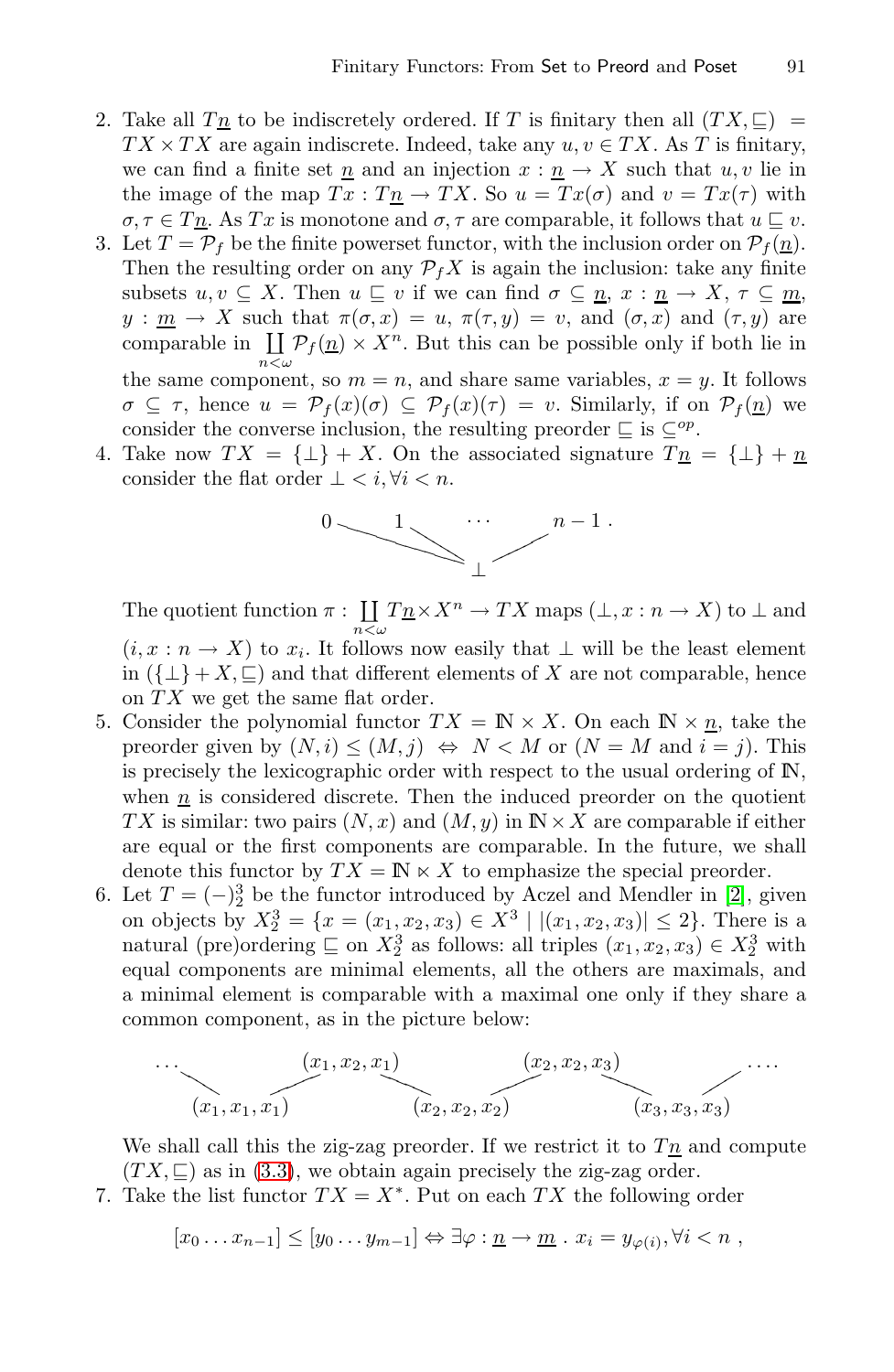see [8, Example 2.2.(3)], [wh](#page-5-2)ere the function  $\varphi$  is required to be strictly monotone. It means that two lists are comparable if one can be obtained from the other by removing some elements. In particular, two lists of same length are comparable only if they are equal. By a similar reasoning as in the previous examples, restricting this preorder to all  $T_n$  and computing  $\Box$  gives the same order.

The previous examples suggest a correspondence between orders  $\overline{T}$  on  $T$  and preorders on the associated signature as in Def. 7. This is indeed the case.

**Proposition 12.** *Let* T *be a finitary* Set*-funct[or.](#page-14-10) Th[en](#page-14-0) there is a bijective correspondence between orders on* T *and presentations with preorders.*

## **3.4 Lifting** *T* **to** *Tˆ* **Using Relators**

Starting from an order  $\overline{T}$  on T, we will see in this section how a weak pullback preser[ving](#page-14-10) functor T lifts to a Preord-endofunctor  $\hat{T}$  using relators. We present below a very brief overview on relators, for more details we refer to [15] or [8].

Let T be a Set-functor. For two sets X, Y and a relation  $R \subseteq X \times Y$ , the T-relation lifting of  $R$  is

$$
\mathsf{Rel}_T(R) = \{ (u, v) \in TX \times TY \mid \exists w \in TR \,.\, T\pi_1(w) = u \ \land \ T\pi_2(w) = v \},
$$

where  $\pi_1, \pi_2$  are the projections  $X \xleftarrow{\pi_1} R \xrightarrow{\pi_2} Y$ . The relation lifting satisfies the following properties ([15]):

- 1. Equality:  $=r_X = \text{Rel}_T(=x)$ .
- 2. Inclusion: if  $R \subseteq S$  then  $\text{Rel}_T(R) \subseteq \text{Rel}_T(S)$ .
- 3. Composition: if  $R \subseteq X \times Y$  and  $S \subseteq Y \times Z$ , then  $\text{Rel}_T(S \circ R) \subseteq \text{Rel}_T(S)$  $\text{Rel}_T(R)$ , with equality if and only if T preserves weak pullbacks.
- 4. Inverse images (substitution): given functions  $f: X \to X'$ ,  $g: Y \to Y'$  and relation  $R' \subseteq X' \times Y'$ , then

<span id="page-7-0"></span>
$$
\text{Rel}_T((f \times g)^{-1}(R')) \subseteq (Tf \times Tg)^{-1}(\text{Rel}_T(R')) \tag{3.4}
$$

with equality if T p[rese](#page-7-0)rves weak pullbacks.

An immediate consequence is the following: if T preserves weak pullbacks and  $\leq$  is a preorder on a set X, then Rel $_T(\leq)$  is a preorder on TX.

**Proposition 13.** *Let* T *be a finitary* Set*-functor which preserves weak pullbacks. Then for each preordered set*  $(X, \leq)$ ,  $\text{Rel}_T(\leq)$  *coincides with the preorder*  $\leq$  *on* T X *constructed in Sect. 3.2.*<sup>6</sup>

<sup>&</sup>lt;sup>6</sup> Notice that the only thing needed in Prop.13 is that  $\text{Rel}_T(\leq)$  is a preorder. This is of course implicit when  $T$  preserves weak pullbacks, as mentioned earlier. We do not know if there are examples when  $\text{Rel}_T(\leq)$  is a preorder, for any preordered set  $(X, \leq)$ , without requesting T to preserve weak pullbacks.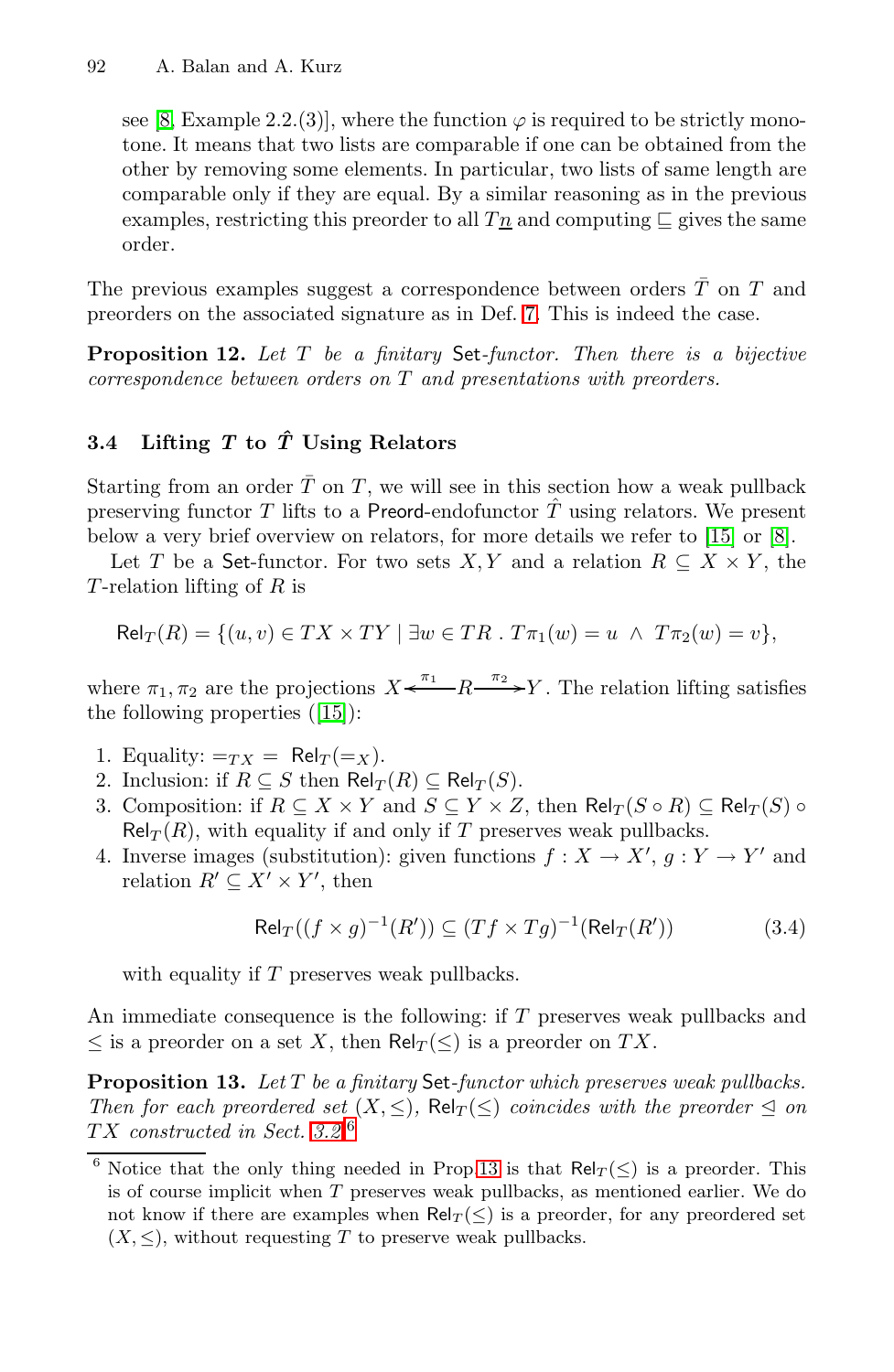Assume now that there is an order on T, given by  $\overline{T}X = (TX, \subseteq)$ . For any relation  $R \subseteq X \times Y$ , the asso[cia](#page-14-0)ted relation on  $TX \times TY$  given by

<span id="page-8-1"></span>
$$
\mathsf{Rel}_{\overline{T}}^{\sqsubseteq}(R) = \sqsubseteq \circ \mathsf{Rel}_T(R) \circ \sqsubseteq,
$$

<span id="page-8-4"></span>is usually called a T-relator, or lax T-relation lifting  $(15, 8)$ . Equivalently,

$$
(u, v) \in \text{Rel}_{\overline{T}}^{\perp}(R) \iff \exists w \in T(R) \; u \sqsubseteq T\pi_1(w) \text{ and } T\pi_2(w) \sqsubseteq v.
$$

The  $T$ -relator satisfies the following properties ([8], Lemma 4.2):

- 1.  $\sqsubseteq_{TX} = \text{Rel}_{\overline{T}}^{\sqsubseteq} (=X)$ .
- 2. If  $R \subseteq S$  then  $\mathsf{Rel}^{\sqsubset}_T(R) \subseteq \mathsf{Rel}^{\sqsubset}_T(S)$ .
- 3. If  $R \subseteq X \times Y$  and  $S \subseteq Y \times Z$ , then  $\text{Rel}_{\overline{T}}^{\sqsubset}(S \circ R) \subseteq \text{Rel}_{\overline{T}}^{\sqsubset}(S) \circ \text{Rel}_{\overline{T}}^{\sqsubset}(R)$ .
- 4. For any functions  $f: X \to X'$ ,  $g: Y \to Y'$  and any relation  $R' \subseteq X' \times Y'$ ,  $\mathsf{Rel}_{\overline{T}}^{\sqcup}((f \times g)^{-1}(R')) \subseteq (Tf \times Tg)^{-1}(\mathsf{Rel}_{\overline{T}}^{\sqcup}(R')).$

**Definition 14.** Let T be a Set-endofunctor. We say that an order on T, given  $by \bar{T}$ : Set  $\rightarrow$  Preord,  $\bar{T}X = (TX, \sqsubseteq)$ ,

*1. is stable (preserves inverse images) if for any two functions*  $f: X \to X'$ ,  $g: Y \to Y'$  and any relation  $R' \subseteq X' \times Y'$ ,

$$
\text{Rel}_{\overline{T}}^{\sqsubseteq}((f \times g)^{-1}(R')) = (Tf \times Tg)^{-1}(\text{Rel}_{\overline{T}}^{\sqsubseteq}(R')).
$$
 (3.5)

2. preserves composition of r[elati](#page-8-1)on[s if f](#page-8-2)or [any](#page-8-3)  $R \subseteq X \times Y$  and  $S \subseteq Y \times Z$ ,

<span id="page-8-3"></span><span id="page-8-2"></span><span id="page-8-0"></span>
$$
\text{Rel}_{\overline{T}}^{\sqsubseteq}(S \circ R) = \text{Rel}_{\overline{T}}^{\sqsubseteq}(S) \circ \text{Rel}_{\overline{T}}^{\sqsubseteq}(R). \tag{3.6}
$$

*3. preserves composition of preorders if for any preordered set*  $(X, \leq)$ ,

$$
\mathsf{Rel}_{\overline{T}}^{\sqsubseteq}(\le) \circ \mathsf{Rel}_{\overline{T}}^{\sqsubseteq}(\le) \subseteq \mathsf{Rel}_{\overline{T}}^{\sqsubseteq}(\le). \tag{3.7}
$$

**Proposition 15.** *For any order on T*, we have  $(3.5) \Rightarrow (3.6) \Rightarrow (3.7)$  $(3.5) \Rightarrow (3.6) \Rightarrow (3.7)$  $(3.5) \Rightarrow (3.6) \Rightarrow (3.7)$ .

Now the purpose of all these preparations is the following

**Definition-Proposition 16.** Let T be a finitary functor having an order  $\overline{T}$ *which preserves composition of preorders. Then it lifts to a* Preord*-endofunctor*  $\hat{T}$  ([8], Lemma 5.5), given by  $\hat{T}(X, \leq) = (TX, \text{Rel}_{\overline{T}}^{\sqsubseteq}(\leq)).$ 

The functor  $\hat{T}$  is locally monotone (defining thus a lifting in the sense of Def. 1): assume  $f,g:(X,\leq)\to(Y,\leq)$  are monotone maps such that  $f\leq g$  pointwise. Then for any  $u \in TX$ , we have  $u \sqsubseteq u$  and

$$
\underline{\sqsubseteq} = \text{ Rel}_{\overline{T}}^{\underline{\sqsubseteq}}(=_X) \subseteq \text{Rel}_{\overline{T}}^{\underline{\sqsubseteq}}((f \times g)^{-1}(\leq)) \subseteq (Tf \times Tg)^{-1}(\text{Rel}_{\overline{T}}^{\underline{\sqsubseteq}}(\leq)),
$$

therefore  $(Tf(u), Tg(u)) \in \text{Rel}_{\overline{T}}^{\sqsubset}(\leq).$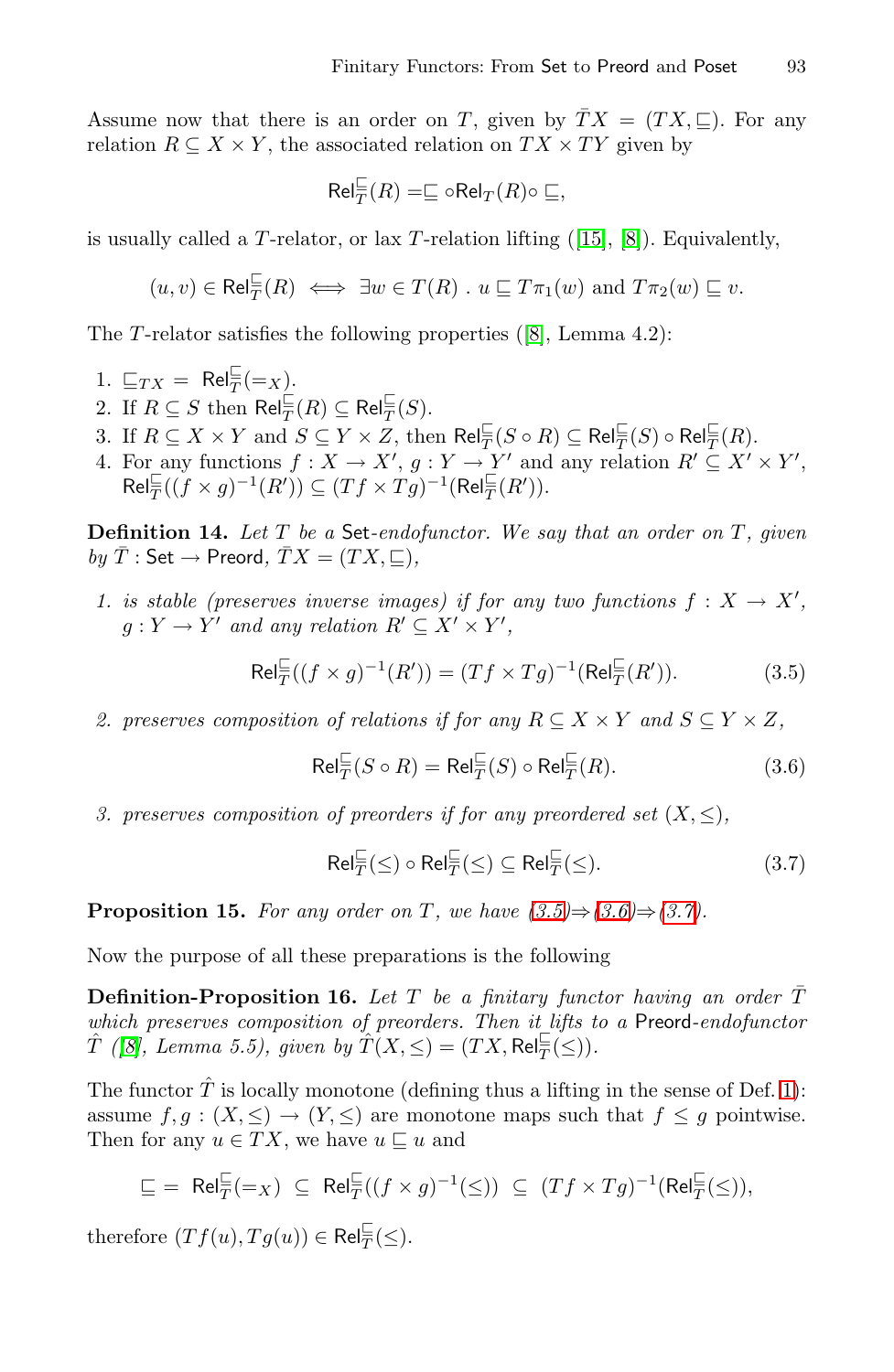<span id="page-9-0"></span>It follows that any fi[nita](#page-9-0)[ry](#page-9-1) functor having an order which preserves composition of preorders has a lifting<sup>7</sup> to Preord. We also point out that having an order which preserves composition of relations (preorders) is not equivalent nor implied by the preservation of weak pullbacks by the functor  $T$  itself, unless discrete preorder is involved (see Ex. 17.1 and also Ex. 17.5 and Ex. 17.6). Any polynomial functor has an or[der](#page-7-0) which preserves composition of relations (see [8], Def. 4.4 and the following paragraph there), but this property is not necessarily preserved by their quotients (see below Ex. 17.5).

In all examples below,  $T$  is a finitary Set-functor.

- *Example 17.* 1. Assume the ordering [on](#page-8-4) the operations of T is discrete. Then  $\subseteq$  is equality and  $\text{Rel}_{\overline{T}}(R) = \text{Rel}_T(R)$ . Therefore the order on T is stable iff  $T$  preserves weak pullbacks. In this case, the lifting of  $T$  to Preord will be  $\hat{T}(X, \leq) = (TX, \text{Rel}_T (\leq))$ . In view of Prop. 13, we obtain that  $\hat{T} = \tilde{T}$ .
- 2[. A](#page-14-10)ssume that the order on the operations of  $T$  is indiscrete. We have seen that  $\subseteq$  =  $TX \times TX$ , hence  $\mathsf{Rel}^{\models}_{\overline{T}}(R) = TX \times TY$ , for any  $R \subseteq X \times Y$ , provided  $\text{Rel}_T(R)$  is not empty. Actually, what we only need is that  $T(\leq)$  to be non empty, which happens for all (finitary) functors  $T$  except for the constant one mapping everything to the empty set. Then property 4. of  $T$ -relators holds with equality, hence again we get a lifting by  $\hat{T}(X, \leq)=(TX, TX \times TX)$ .
- 3. Let T be now the finite power-set functor  $\mathcal{P}_f$ , with inclusion as (pre)order on each  $\mathcal{P}_f X$ . Then for  $R \subseteq X \times Y$ , Rel $_{\mathcal{P}_f X}(R)$  can be described as follows (see for example [15], Thm. 2.3.2):

$$
(u, v) \in \text{Rel}_{\mathcal{P}_f X}(R) \Leftrightarrow \forall a \in u \exists b \in v \ . \ (a, b) \in R \land \forall b \in v \ \exists a \in u \ . \ (a, b) \in R.
$$

<span id="page-9-1"></span>An easy computation shows now that the order  $X \mapsto (\mathcal{P}_f X, \subseteq)$  preserves composition (is even stable), hence  $\mathcal{P}_f$  lifts to a functor  $\hat{\mathcal{P}}_f(X,\leq)$  $\mathcal{P}_f[X,\mathsf{Rel}^{\sqsubset}_{\overline{\mathcal{P}}_fX}(\leq))$  on Preord, with ordering

$$
(u,v) \in \text{Rel}_{\overline{\mathcal{P}}_f}^{\subseteq}(\leq) \iff \forall a \in u \; \exists b \in v \; . \; a \leq b.
$$

- 4. For  $TX = {\perp}+X$ , The order from Ex. 11.4 preserves at least composition of preorders, as the relation extension is  $\text{Rel}_T(R) = R \cup \{(\perp, \perp)\}\.$  The resulting functor  $\hat{T}$  will then add a bottom element to any preordered set  $(X, \leq)$ .
- 5. Take now the finitary functor  $TX = X_2^3$ . The relation lifting associated to this functor is

$$
((x_1,x_2,x_3),(y_1,y_2,y_3))\in \mathsf{Rel}_{(-)_{2}^3}(R) \Leftrightarrow ((x_1,y_1),(x_2,y_2),(x_3,y_3))\in R_{2}^3
$$

for  $R \subseteq X \times Y$ . It is well-known that this functor does not preserve weak pullbacks. Recall that we have introduced the zig-zag preorder on  $TX$ (Ex. 11). This order is not stable nor preserves composition: for stability, take  $X = \{0\}$ ,  $Y = \{1\}$  and  $X' = Y' = \{0,1\}$ , with  $f, g$  the inclusion

This is no longer an extension: for discrete sets,  $\hat{T}(X, =) = (TX, \sqsubseteq)$  is not necessarily discrete.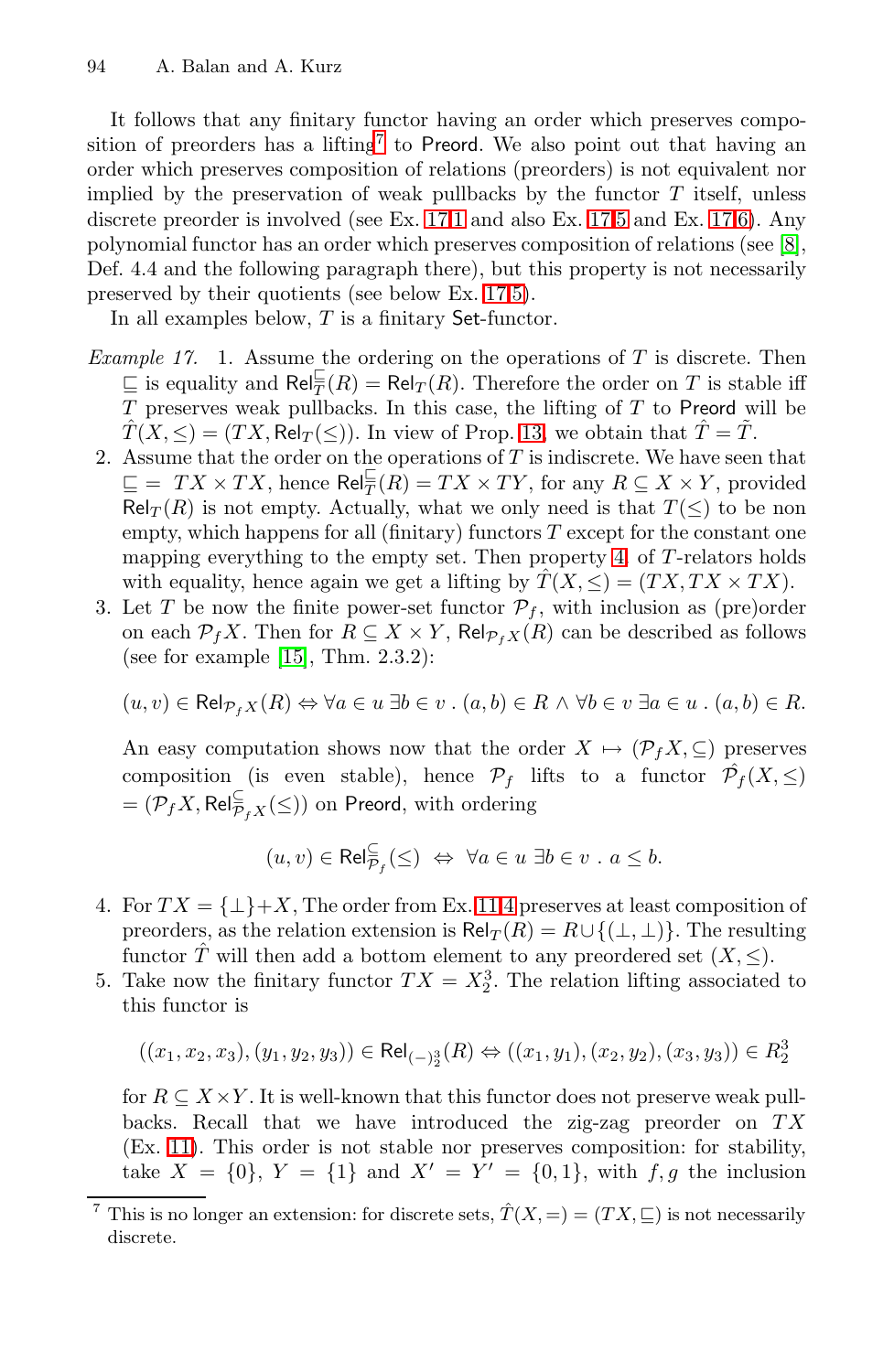maps, and relation  $R' = -X'$ . Then  $(Tf \times Tg)^{-1}(\text{Rel}_{\overline{T}}^{\sqsubseteq} (=)) = TX \times TY$ , while  $\text{Rel}_{\overline{T}}^{\sqsubseteq}((f \times g)^{-1}(\equiv)) = \emptyset$ . For preservation of composition, take again  $X = \{0, 1\}$  and the (preorder) relation  $R = \{(0, 0), (0, 1), (1, 1)\}.$  Then for  $\text{example } ((0,0,1), (0,1,0)) \in \text{Rel}_{(-)\frac{3}{2}}^{\sqsubseteq}(R) \circ \text{Rel}_{(-)\frac{3}{2}}^{\sqsubseteq}(R)$ , but  $((0,0,1), (0,1,0)) \notin$  $\mathsf{Rel}^{\sqsubseteq}_{(-)^3_2}(R \circ R) = \mathsf{Rel}^{\sqsubseteq}_{(-)^3_2}(R).$ 

6. For the polynomial functor  $TX = \mathbb{N} \ltimes X$  lexicographically ordered, a similar argument to the one in [8] shows that it is not stable. But it preserves composition with respect to preorders: if  $(X, \leq)$  is a preordered set, then  $\text{Rel}_{\overline{T}}^{\sqsubseteq}(\leq)$  is again a preorder, namely the usual lexicographic one on  $\mathbb{N} \ltimes X$ :

 $((n, x), (m, y)) \in \text{Rel}_{\overline{T}}^{\sqsubseteq}(\leq) \Leftrightarrow n < m$  or  $(n = m \text{ and } x \leq y)$ 

**Propositio[n](#page-4-0) [18](#page-4-0).** *Let* T *be a finitary* Set-functor having an order  $\overline{T}(X, \leq)$  =  $(TX, \subseteq)$ *. Then the following are equivalent:* 

- *1. The order is stable.*
- 2.  $\overline{T}$  maps weak pullbacks to exact squares.
- *3. The lifted functor* Tˆ *[p](#page-14-11)reserves exact squares.*

**Corollary 19.** *Let* T *be a finitary* Set*-functor which preserves weak pullbacks. Then the* Preord-lifting  $\overline{T}$  *from (3.2)* preserves exact squares.

Intuitively, we could simply say that if a  $Set\text{-}functor T$  preserves exact squares, then its lifting  $T$  does so.

It is well known that all Set-functors preserve injective maps with non-empty domain. In Preord we are more interested in embeddings, and they are preserved if the functor preserves exact squares, see [7]. Hence we have the following.

**Propositi[on](#page-14-12) 20[.](#page-14-0)** If the order on  $T$  is stable, then  $\hat{T}$  preserves embeddings.

**Corollary 21.** If  $T$  preserves weak pullbacks, then  $\tilde{T}$  preserves embeddings.

### **3.5 Preorder on the Final Coalgebra**

There are several papers in the literature describing order relations on the final T-coalgebra (see for example  $|3|$  or  $|8|$ ); as it is expected, there is a connection with the order on the final coalgebra of the lifted functor, first emphasized in [12]. This section intends to present a direct approach of that.

We shall assume that T has a stable order  $\overline{TX} = (TX, \sqsubseteq)$  and we shall work with the associated lifting  $\hat{T}(X, \leq) = (TX, \text{Rel}_{\overline{T}}^{\sqsubseteq}(\leq))$ . Recall from [8] that a Tsimulation with respect to the order  $\subseteq$  between two coalgebras  $X \stackrel{c}{\rightarrow} TX$  and  $Y \stackrel{d}{\rightarrow} TY$  is a relation  $R \subseteq X \times Y$  such that  $(x, y) \in R \Rightarrow (c(x), d(y)) \in \text{Rel}_{\overline{T}}^{\square}(R)$ . In particular, for any  $\hat{T}$ -coalgebra  $(X, \leq) \stackrel{c}{\rightarrow} (TX, \text{Rel}_{\overline{T}}^{\sqsubseteq}(\leq))$ , the monotonicity of c implies the preorder  $\leq$  is a simulation on X. The greatest simulation between two coalgebras is called similarity and denoted by  $\leq$ . It satisfies the following ([8], Prop. 5.4):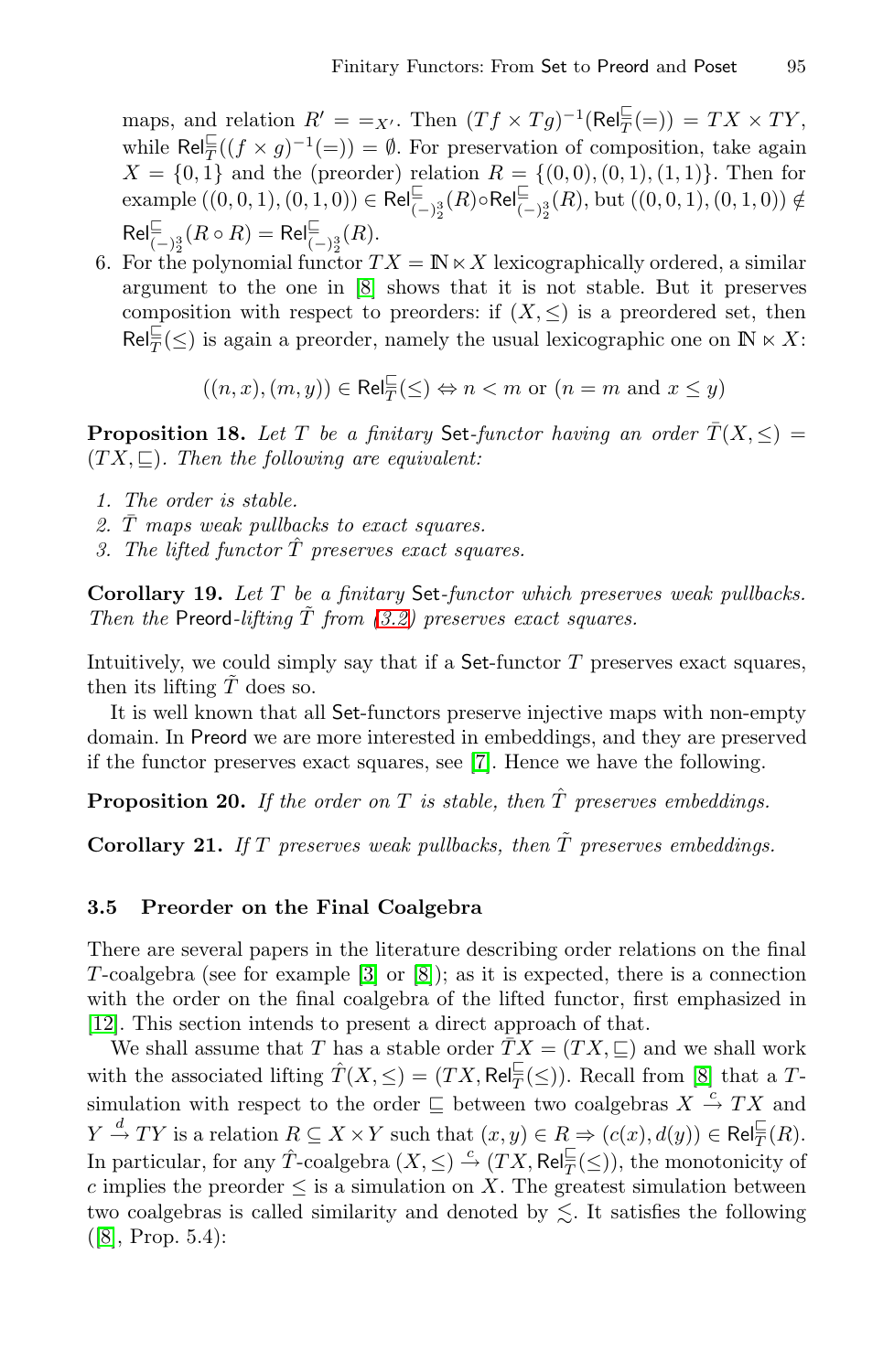- <span id="page-11-1"></span>96 A. Balan and A. Kurz
- 1. For any T-coalgebra homomorphisms  $X \stackrel{f}{\rightarrow} Z$ ,  $Y \stackrel{g}{\rightarrow} W$  and  $x \in X, y \in Y$ , we have  $x \lesssim y \Leftrightarrow f(x) \lesssim g(y)$ .
- 2. Similarity on a coalgebra  $X \stackrel{c}{\rightarrow} TX$  is a preorder.

Let now  $Z \stackrel{z}{\rightarrow} TZ$  be the final T-coalgebra (which exists by the finitarity assumption on T). As  $\hat{T}$  is also finitary and  $\tilde{U}$  preserves limits, the final  $\hat{T}$ -coalgebra is also Z, but now with some preorder  $\leq_Z$  such that  $(Z, \leq_Z) \stackrel{z}{\rightarrow} (TZ, Rel_{\overline{T}}^{\sqsubseteq}(\leq_Z))$ is an isomorphism in Preord. In particular,  $\leq_Z$  is a simulation, hence  $\leq_Z \subseteq \leq_Z$ . Take  $(X, \leq) \stackrel{c}{\rightarrow} (TX, \text{Rel}_{\overline{T}}^{\sqsubseteq}(\leq))$  a  $\hat{T}$ -coalgebra, with (monotone) anamorphism  $(X, \leq) \stackrel{!}{\rightarrow} (Z, \leq_Z)$ . By property (1) above,  $(X, \leq) \stackrel{!}{\rightarrow} (Z, \leq_Z)$  is monotone and a  $T$ - coalgebra map, hence in the following diagram the i[de](#page-11-2)ntity on Z is monotone<sup>8</sup>, implying  $\leq z \subseteq \leq z$ .

<span id="page-11-3"></span>
$$
(X, \leq) \xrightarrow{\cdot} (Z, \leq_Z)
$$
  
\n
$$
\downarrow id
$$
  
\n
$$
(Z, \leq_Z).
$$

We have thus the following:

**Proposition 22.** *The preorder on the final*  $\hat{T}$ *-coalgebra is the similarity.*<sup>9</sup>

*Remark 23.* By [8], Thm. 6.2, if the order satisfies the condition

$$
\text{Rel}_{\overline{T}}^{\sqsubseteq}(R_1) \cap \text{Rel}_{\overline{T}}^{\sqsubseteq^{op}}(R_2) \subseteq \text{Rel}_T(R_1 \cap R_2)
$$
\n(3.8)

<span id="page-11-0"></span>for any two relations  $R_1, R_2 \subseteq X \times Y$ , then the two-way similarity  $\lesssim \cap \lesssim^{op}$ is the same as bisimilarity. This holds for all coalgebras, [in](#page-5-2) particular for the final coalgeb[ra. B](#page-2-1)ut bisimilarity on final coalgebra is equality, hence the above condition implies that similarity on the final coalgebra Z is a partial order.

### **3.6 Third Construction: Order the Variables and Operations**

Here we lift an order  $\overline{T}$  on T to a Preord-endofunctor  $\check{T}$  even in the case that T does not preserve weak pullbacks. The idea is to subsume the constructions in Sect 3.2 and 3.3 in a single one: putting order on the signature (as in Def. 7) and building the coequalizer of (2.3) in Preord.

**Definition 24.** Let T be a functor with preorder  $\subseteq$ . Denote by  $\check{T}$  the functor *given by [the](#page-14-5) coequalizer*  $(TX, \preceq)$  *below* 

<span id="page-11-2"></span>
$$
\underset{m,n<\omega}{\coprod} \mathsf{Set}(\underline{m},\underline{n}) \times (T\underline{m},\underline{\sqsubseteq}) \times (X^n,\leq) \xrightarrow[\lambda]{\rho} \underset{n<\omega}{\longrightarrow} (\underline{T}\underline{n},\underline{\sqsubseteq}) \times (X^n,\leq) \xrightarrow[\pi]{} (TX,\preceq)
$$

<sup>&</sup>lt;sup>8</sup> As  $(Z, \leq_Z)$  is a  $\hat{T}$ -coalgebra, there is unique monotone map from it to the final  $\hat{T}$  $coalgebra.$  Via the forgetful functor, this is mapped to the unique  $T$ -coalgebra map  $Z \rightarrow Z$  which is obviously the identity.

 $9$  See also [13], Thm. 4.1 and [17], Thm. 5.6.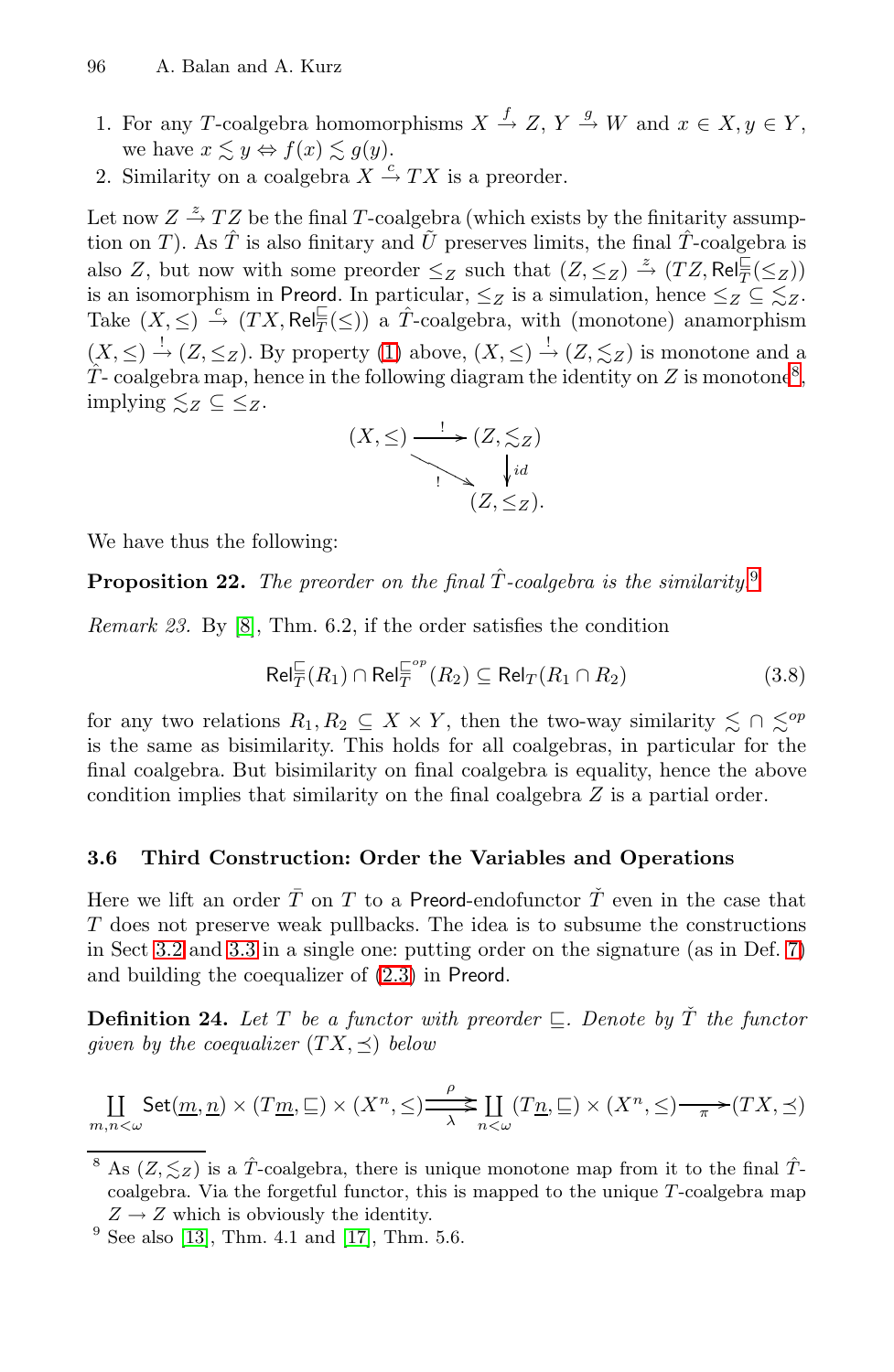*where the domain and the codomain of the coequalizer pair carry the coproduct preorder and each component of the coproduct has the product preorder (Set(m, n) is discrete, while*  $X^n$  *has the product preorder obtained from the one on* X $)$ .

Observe that  $\check{T}$  is locally monotone and that  $\subseteq \subseteq \leq$ . Moreover, we have

**Theorem 25.** *Let* T *be a finitary* Set*-endofunctor which preserves weak pullbacks and has an order which preserves composition of preorders. Then the liftings*  $\check{T}$  *and*  $\hat{T}$  *coincide.* 

*Example 26.* The construction presented at the beginning of this section says that we can still get a lifting, independently of T preserving weak pullbacks or the order preserving composition of relations; for example, consider the functor  $TX = X_2^3$  with the zigzag order. The corresponding preorder  $\preceq$  can then be described as follows: for  $(x_1, x_2, x_3), (y_1, y_2, y_3) \in X_2^3, (x_1, x_2, x_3) \preceq (y_1, y_2, y_3)$ if  $x_i \leq y_i, \forall 1 \leq i \leq 3$  $x_i \leq y_i, \forall 1 \leq i \leq 3$  $x_i \leq y_i, \forall 1 \leq i \leq 3$ , or  $x_1 = x_2 = x_3$  and there [is](#page-12-0) some  $1 \leq i \leq 3$  with  $x_i \leq y_i$ .

### **4 From Preord to Poset**

Given a finitary Set-functor T, assume that we have an extension (or a lifting)  $\Gamma$ to Preord. We can move further to Poset by taking the locally monotone functor  $T' = Q \cdot J$ : Poset  $\rightarrow$  Preord, where  $Q \cdot J$  is the (monadic) adjunction between the quotient and the inclusion functor mentioned in the preliminaries. If  $\Gamma$  is fi[nitar](#page-3-1)y, then T' is also, since both J and Q preserve filtered colimits.<sup>10</sup> Regarding coalgebras, notice that each  $\Gamma$ -coalgebra can be quotiented to a  $T'$ -coalgebra, th[us th](#page-4-3)ere is [a f](#page-4-0)unctor  $Q'$ :  $\mathsf{Coalg}(T) \to \mathsf{Coalg}(T')$ , which sends a  $\varGamma$ -coalgebra  $X \stackrel{c}{\rightarrow} \Gamma X$  to  $QX \stackrel{Qc}{\rightarrow} Q\Gamma X \rightarrow T'QX$ .

Now the discussion bifurcates according to  $\Gamma$  being an extension or a lifting. If  $\Gamma$  is an extension, a simple computation shows that  $T'$  maps discrete sets to discrete sets, thus it is a Poset-extension of  $T$ . Moreover, a similar discussion to the one in Section 3.1 shows that the final  $T'$ -coalgebra exists and is discrete, with same carrier as the final [T](#page-4-3)-coalgebra, once we assume  $T$  (and  $\Gamma$ ) finitary.

For the particular extension  $\tilde{T}(X,\leq)=(TX,\trianglelefteq)$  of a finitary functor T from Section 3.2, relations (3.1) and (3.2), let  $T'(X, \leq)$  be the quotient Poset-functor, whose ordering will be denoted for convenience with same symbol  $\trianglelefteq$ . In case T preserves weak pullbacks,  $\leq$  on TX has been expressed in terms of the relation lifting (Prop. 13). An immediate result is

<span id="page-12-0"></span>**Proposition 27.** *Let* T *[be](#page-14-13) a finitary weak pullbacks preserving* Set*-functor and*  $T' = Q\tilde{T}J$  *its* Poset-extension, with  $\tilde{T}$  as in (3.1). Then T' preserves exact *squares and embeddings.*

*Remark 28.* If  $T$  does not preserve weak pullbacks, then  $T'$  may fail to preserve embeddings, as we can see from the following example: take  $T$  to be the functor part of the Boolean algebra monad. On finite sets, we can identify  $T$  with the

 $10\,Q$  is left adjoint, while for J it follows from [6], vol. 2, Prop. 5.5.6.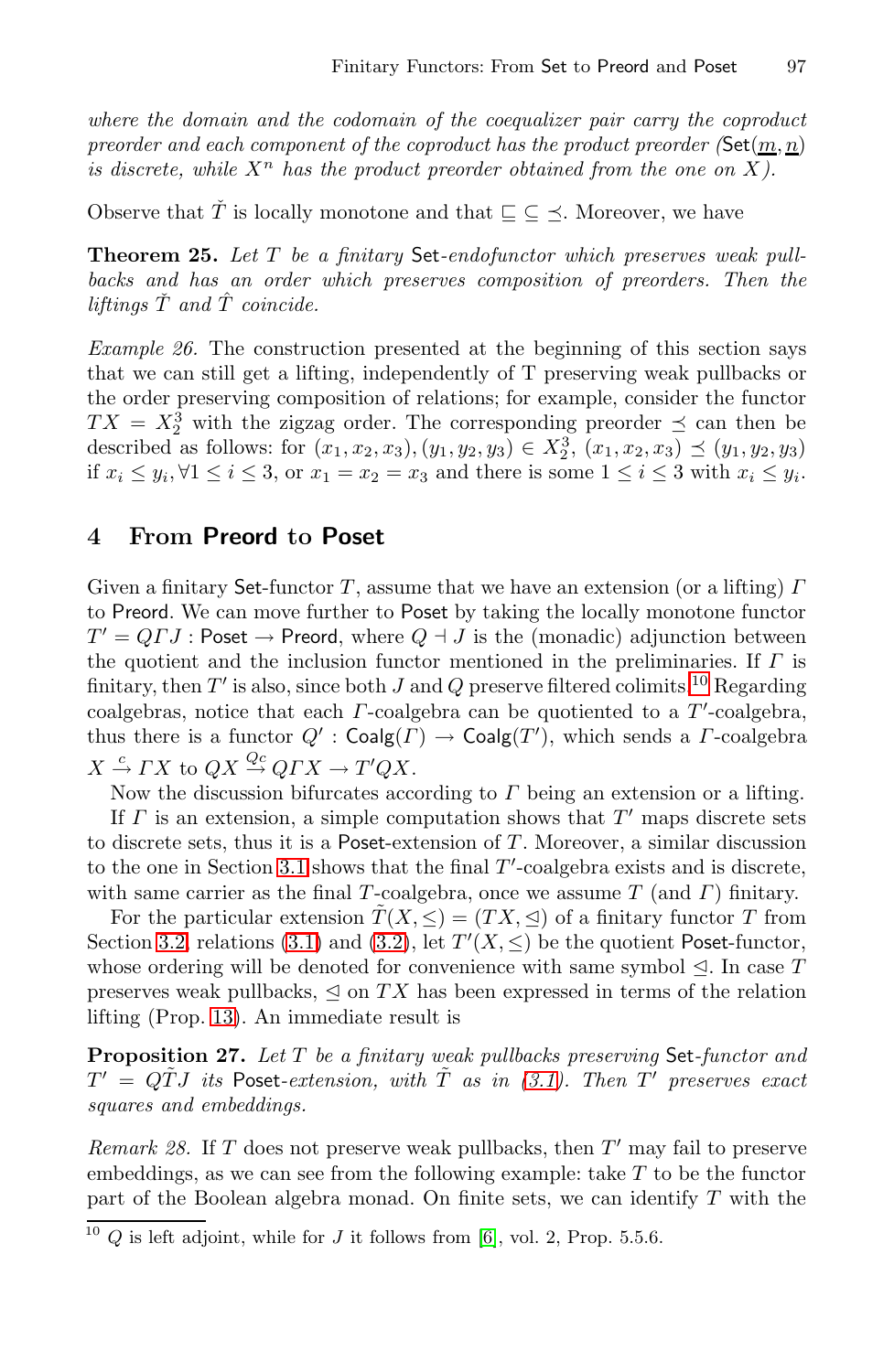composition of the contravariant power-set functor with itself. Then T does not preserve weak pullbacks [14]. We shall show that the corresponding extension to Poset does not preserve embeddings. For this, take the embedding of the discrete two-elements poset  $\{a, b\}$  into the poset  $\{a, b, c\}$  ordered by  $a < c, b < c$ . Then  $T'(\{a, b\}, =)$  is the (discrete) free Boolean algebra on two generators with 16 elements. For the poset (Boolean algebra)  $(T'(\{a,b,c\},\leq), \leq)$ , notice that monotonicity of operations implies  $\perp \leq a \land \neg a \leq a \land \neg c \leq c \land \neg c = \perp$ , thus  $a \leq c$ . Similarly,  $\perp \leq a \land \neg a \leq c \land \neg a \leq c \land \neg c = \perp$  implies  $c \leq a$ . Thus the images of a and c in  $T'(\{a, b, c\}, \leq)$  coincide; similarly for the images of b and c, which makes us conclude that  $T'(\{a, b, c\}, \leq)$  has only 4 elements (the free Boolean algebra on only one generator). Hence  $T'$  cannot preserve the embedding  $({a, b}, =) \hookrightarrow ({a, b, c}, \leq).$ 

In case  $\Gamma$  is a lifting, there is a preo[rder](#page-11-3) on TX for each  $(X, \leq)$  and  $T'(X, \leq)$ is the quotient of  $TX$  with respect to the [equi](#page-5-3)valence relation induced by that preorder. The resulting functor  $T'$  is, in general, no longer a lifting of T to Poset nor an extension.

However, if we consider a particular lifting of T, namely  $\hat{T}$ , with respect to an order  $\subseteq$  which is already a partial order, then by restricting to posets we obtain that  $\textsf{Rel}^{\perp}_{\overline{T}}(\leq)$  is a partial order on  $TX$  (for each poset  $(X, \leq)$ ), once we assume that  $\Box$  preserve compositions of preorders and satisfies (3.8). In this case,  $\widehat{QTJ}$ can be iden[tifie](#page-14-1)d with  $\ddot{T}J$  and defines a lifting of T to Poset. In the general case, however, the best that we can say is that the analogue of Prop. 10 holds, namely that T' will coincide with T on finite sets n, with partial order  $\Box$ .

*Example 29.* 1. Let  $D$  be the finite subdistribution functor,  $DX = \{d : X \rightarrow$  $[0, 1]$  |  $\sum$  $x \in X$  $d(x) \leq 1, |\textsf{supp}(d)| < \infty$ , with the pointwise order  $d \sqsubseteq d' \Leftrightarrow$ 

 $d(x) \leq d'(x), \forall x \in X$ . The corresponding  $\hat{\mathcal{D}}$  maps posets to posets (see comments after Def. 11 in [12]).

2. Take now  $\mathcal{P}_f$ , the finite powerset functor, with the inclusion order. Then this time the Poset-functor is indeed a quotient, namely the finite convex power set.

Although  $T'$  is not a lifting nor an extension, it still behaves well with respect to exact squares (and embeddings):

**Proposition 30.** Let T be a finitary Set-functor having an order  $\overline{T}(X, \leq)$  =  $(TX, \Box)$  which is stable and  $T' = \overrightarrow{OTJ}$  as above. Then T' preserves exact *squares, thus also embeddings.*

### **5 Conclusion**

Considering the rich body of results on Set-functors, see eg [4], our investigations suggest that analogous results for functors on preorders or on posets would be of interest to coalgebra. For example, characterizations of functors that preserve exact squares or embeddings would be of interest. This also links the current paper with investigations on coalgebraic logic over preorders or posets, where